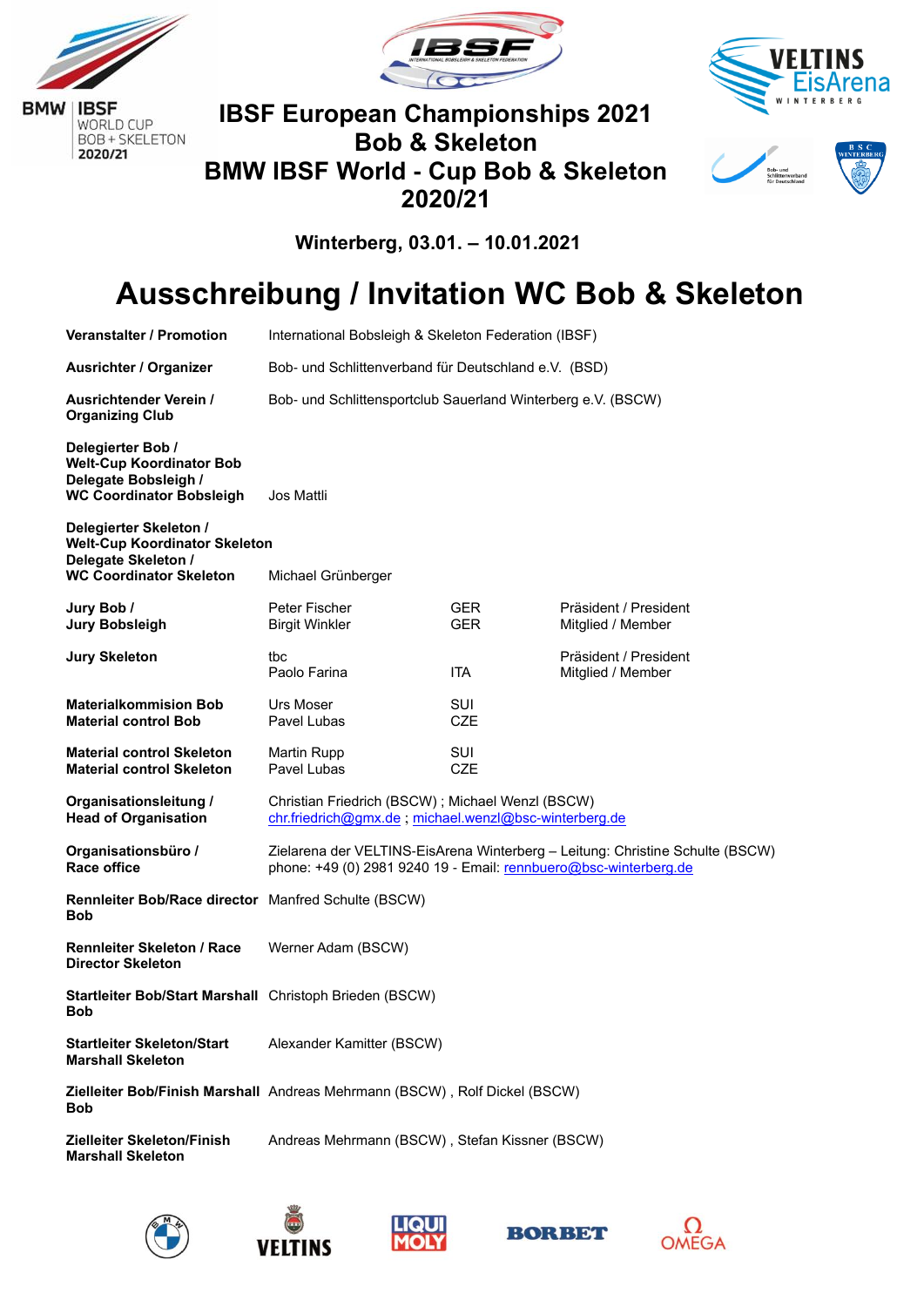

2020/21





## **IBSF European Championships 2021 Bob & Skeleton BMW IBSF World - Cup Bob & Skeleton 2020/21**



#### **Winterberg, 03.01. – 10.01.2021**

| <b>Rennstrecke / Venue</b> | VELTINS-EisArena Winterberg                                                                           |  |
|----------------------------|-------------------------------------------------------------------------------------------------------|--|
|                            | <b>Betriebsleiter / Chief of Track</b> Stefan Knipschild (Sportzentrum Winterberg Hochsauerland GmbH) |  |
|                            |                                                                                                       |  |
|                            |                                                                                                       |  |

| <b>Hygiene verantwortlicher</b><br><b>Track</b><br><b>Hygiene Officer Track</b> | Michelle Tesche michelle.tesche@hochsauerlandkreis.de                                                                                                                                                |
|---------------------------------------------------------------------------------|------------------------------------------------------------------------------------------------------------------------------------------------------------------------------------------------------|
| <b>Hygiene Officer Organizing</b><br><b>Club BSC Winterberg</b>                 | Michael Wenzl (BSCW) michael.wenzl@bsc-winterberg.de                                                                                                                                                 |
| Medizinischer Dienst /<br>Medical service                                       | St. Franziskus Hospital Winterberg und weitere Ärzte / and other doctors<br>Sportzentrum Winterberg Hochsauerland GmbH in Zusammenarbeit<br>mit dem Betrieb Rettungsdienst des Hochsauerlandkreises. |

**Wichtige Informationen zu Covid19, die aktuell gültigen Maßnahmen und Verordnungen sind unter den Links unten abrufbar und müssen regelmäßig auf Aktualität und Änderungen überprüft werden.**

**Important information about Covid19, the currently applicable measures and regulations can be found under the links below and must be checked regularly to ensure that it is up to date.**

[https://www.veltins-eisarena.de/files/Meldeformulare/Covid%2019%20fragebogen%20Training\\_ENG.pdf](https://www.veltins-eisarena.de/files/Meldeformulare/Covid%2019%20fragebogen%20Training_ENG.pdf) https://www.veltins-eisarena.de/files/Meldeformulare/Covid%2019%20fragebogen%20Training\_DE%20neu.pdf

IBSF COVID-19 PREVENTION GUIDELINES - [Appendix 4 / to be provided to the Race Organizer PRIOR to the event](https://www.ibsf.org/images/federation/COVID_19/IBSF_COVID-19-prevention_guidelines_Appendix_4_29102020.pdf) IBSF COVID-19-PRÄVENTIONSRICHTLINIEN - [Anhang 4 / muss beim Veranstalter VOR der Veranstaltung eingereicht werden](https://www.ibsf.org/images/federation/COVID_19/IBSF_COVID-19-prevention_guidelines_Appendix_4_D_29102020.pdf)

| Nennungen/<br><b>Entries</b>       | Die Nennung ist durch die Nationalverbände über das elektronische IBSF- Meldesystem<br>bis zum 29.12.2020 Skeleton und 30.12.2020 Bob vorzunehmen.<br>Es sind keine Nachnennungen möglich!<br>Entries of the athletes must be made in the electronic IBSF<br>Registration system till December 29 <sup>th</sup> , 2020 Skeleton and December 30 <sup>th</sup> , 2020 Bobsleigh<br><b>Late entries not possible!</b> |
|------------------------------------|---------------------------------------------------------------------------------------------------------------------------------------------------------------------------------------------------------------------------------------------------------------------------------------------------------------------------------------------------------------------------------------------------------------------|
| Nenngeld / Entry-Fee               | 40,00 € 2-man bobsleigh / 2-woman bobsleigh<br>80,00 € Viererbob / 4-man bobsleigh<br>25,00 € Skeleton (men/woman)                                                                                                                                                                                                                                                                                                  |
| Preise / Awards                    | Platz 1 - 3 Ehrenpreise / prizes                                                                                                                                                                                                                                                                                                                                                                                    |
| Startberechtigung /<br>Eligibility | Es gelten die Bedingungen des IBSF- Reglements. Ein Athlet ist nur startberechtigt,<br>wenn er eine gültige IBSF e-license, ausgestellt durch den Nationalverband, besitzt.<br>The competition will be carried out in accordance with the IBSF Rules. All athletes<br>must have a valid IBSF e-license issued by their National Federation                                                                          |
| Versicherung /<br>Insurance        | Eine Unfallversicherung ist für jeden Teilnehmer Pflicht. Ausrichter und Organisation über-<br>nehmen keine Haftung. Mit der Meldung bestätigt der Nationalverband den Abschluss dieser<br>Versicherung. / Accident insurance is compulsory for every participant. Organizer<br>does not assume any liability. With the notification, the National Association confirms the                                         |









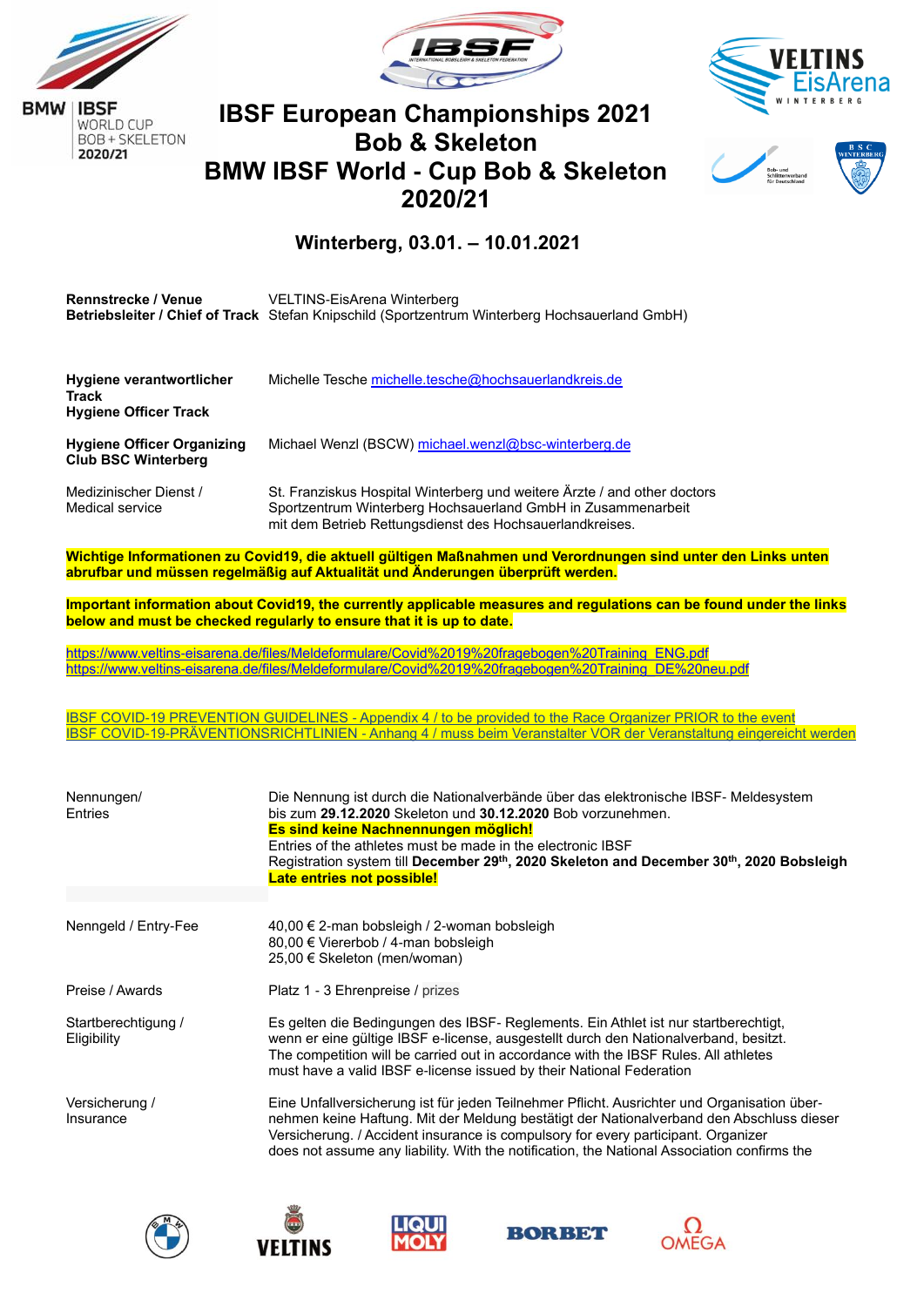









conclusion of this insurance.

Unterkunft / Accommodation Die Teilnehmer haben für die Unterbringung selbst zu sorgen. Bitte beachten Sie im Zusammen- hang mit Ihrer Hotelbuchung, dass aufgrund der derzeitigen nationalen COVID-19 Einschränkungen, einige Hotels in Winterberg und Umgebung kurzfristig entschlossen haben temporär – und zwar bis einschließlich 20.12.2020 eventuell auch länger- zu schließen, da diese derzeit keine Touristen aufnehmen dürfen. Daher bitten wir Sie schnellstmöglich mit Ihrem Hotel sicherzustellen, dass ihr Buchung weiterhin aufrecht ist. Sollten Sie noch keine Unterkunft gebucht haben, kontaktieren Sie bitte schnellstmöglich die Tourismus-Information Winterberg - Telefonnummer: +49 (0) 2981 9250-0, E-mail: [mailto:info@winterberg.de-](mailto:info@winterberg.de) Sie können natürlich auch direkt bei der Unterkunft ihrer Wahl anfragen.

> Accommodation All Competitors are requested to book their own accommodation. Please note due to the current national COVID-19 restrictions, some hotels in Winterberg and the surrounding area are temporarily closed until 20.12.2020 possibly longer, as they are not allowed to accept tourists at that time. Therefore, we ask you to contact your hotel as soon as possible to make sure that your booking is still valid. If you have not yet booked accommodation, please contact the Tourismus-Information Winterberg as soon as possible phone number: +49 (0) 2981 9250-0, e-mail: [mailto:info@winterberg.de-](mailto:info@winterberg.de) Of course you can also make your request

directly to the accommodation of your choice.

#### **Zeitplan / Schedule**

| Samstag / Saturday,<br>02.01.2021 | $14:00 - 17:00$ | <b>COVID19-testing Skeleton / COVID19 Testungen Skeleton</b>                                |            |
|-----------------------------------|-----------------|---------------------------------------------------------------------------------------------|------------|
| Sonntag / Sunday,<br>03.01.2021   | $14:00 - 18:30$ | <b>COVID19-testing Bobsleigh / COVID19 Testungen Bob</b>                                    |            |
| Sonntag / Sunday,<br>03.01.2021   | 17:00 Uhr       | Mannschaftsführersitzung - team captains meeting Skeleton<br>(online / remotely)            | TCM        |
| Montag, 04.01.2021                | 12:00 Uhr       | 1. Training WC Men's Skeleton                                                               | TR.        |
| Monday                            | 17:00 Uhr       | 1. Training WC Women's Skeleton                                                             |            |
|                                   | 18:00 Uhr       | Mannschaftsführersitzung - team captains meeting Bob<br>(online / remotely)                 | <b>TCM</b> |
| Dienstag, 05.01.2021              | 09:00 Uhr       | 1. Training WC Women's Bobsleigh                                                            | TR.        |
| Tuesday                           | 14:00 Uhr       | 1. Training WC Men's Bobsleigh                                                              |            |
| Mittwoch, 06.01.2021              | 09:00 Uhr       | 2. Training WC Men's Skeleton                                                               | TR.        |
| Wednesday                         | 14:00 Uhr       | 2. Training WC Women's Skeleton                                                             |            |
|                                   |                 | anschl. Mannschaftsführersitzung /<br>followed by team captains meeting (online / remotely) | TCM        |









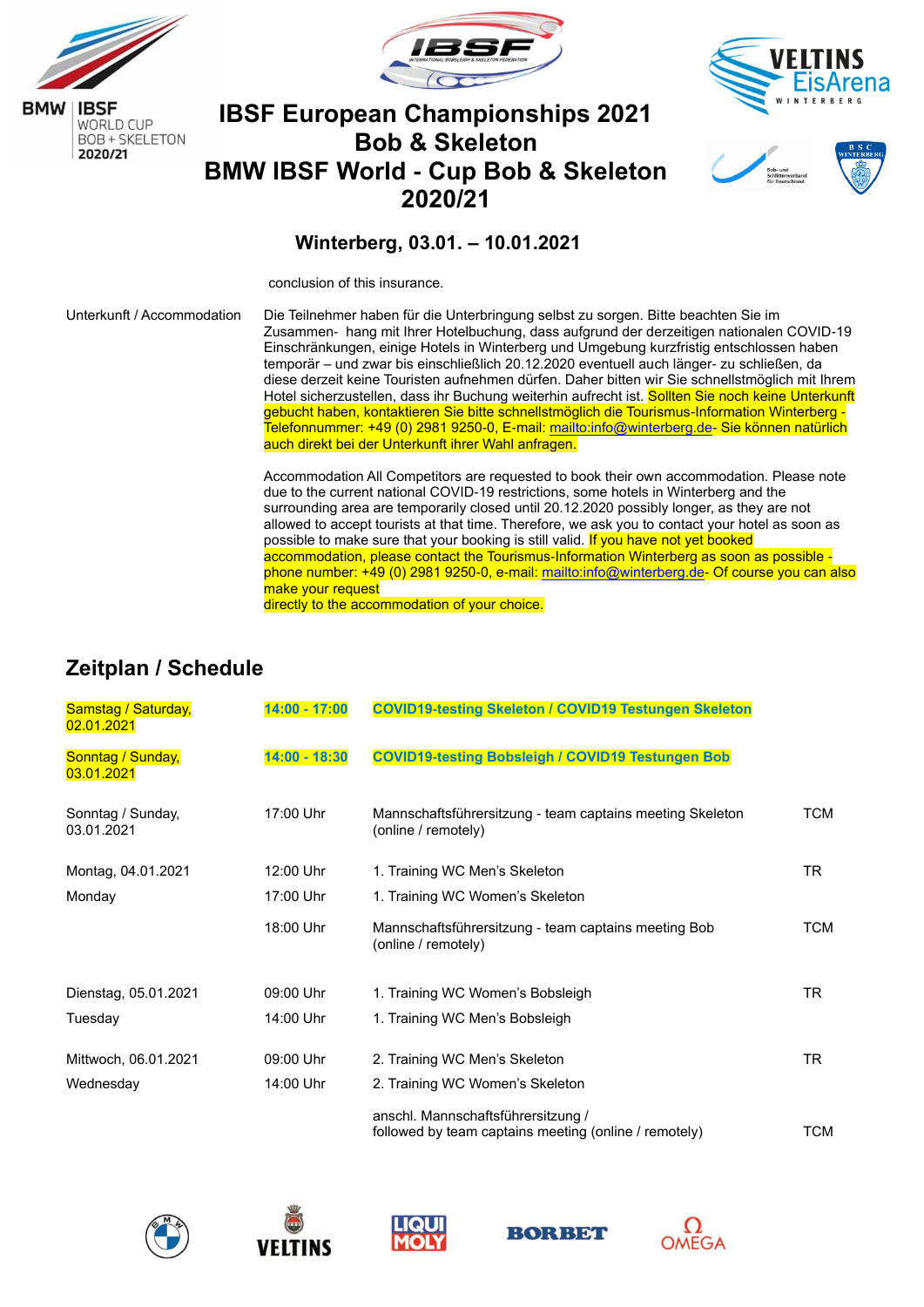









#### **Winterberg, 03.01. – 10.01.2021**

| Mittwoch, 06.01.2021<br>Wednesday    | $18:00 - 21:00$ | <b>COVID19-testing Skeleton / COVID19 Testungen Skeleton</b>                                                                  |            |
|--------------------------------------|-----------------|-------------------------------------------------------------------------------------------------------------------------------|------------|
| Donnerstag, 07.01.2021               | 09:00 Uhr       | 2. Training WC Women's Bobsleigh                                                                                              | <b>TR</b>  |
| Thursday                             | 14:00 Uhr       | 2. Training WC Men's Bobsleigh                                                                                                |            |
|                                      |                 | anschl. Mannschaftsführersitzung /<br>followed by team captains meeting (online / remotely)                                   | <b>TCM</b> |
| Donnerstag, 07.01.2021<br>Thursday   | $17:00 - 20:30$ | <b>COVID19-testing Bobsleigh / COVID19 Testungen Bob</b>                                                                      |            |
| Freitag, 08.01.2021<br><b>Friday</b> | 10:00 Uhr       | 5. Welt Cup Men's Skeleton<br><b>European Championships (ECH)</b>                                                             | Race       |
|                                      | 14:30 Uhr       | 5. Welt Cup Women's Skeleton<br><b>European Championships (ECH)</b><br>anschl. Siegerehrungen / followed by awards ceremonies | Race       |
| Samstag, 09.01.2021                  | 09:15 Uhr       | 5. Welt Cup 2-Woman Bobsleigh<br><b>European Championships (ECH)</b>                                                          | Race       |
| <b>Saturday</b>                      | 14:00 Uhr       | 9. Welt Cup 2-Man Bobsleigh<br><b>European Championships (ECH)</b><br>anschl. Siegerehrungen / followed by awards ceremonies  | Race       |
| Sonntag, 10.01.2021<br><b>Sunday</b> | 10:00 Uhr       | 1. Welt Cup 4-Man Bobsleigh<br><b>European Championships (ECH)</b><br>anschl. Siegerehrungen / followed by awards ceremonies  | Race       |